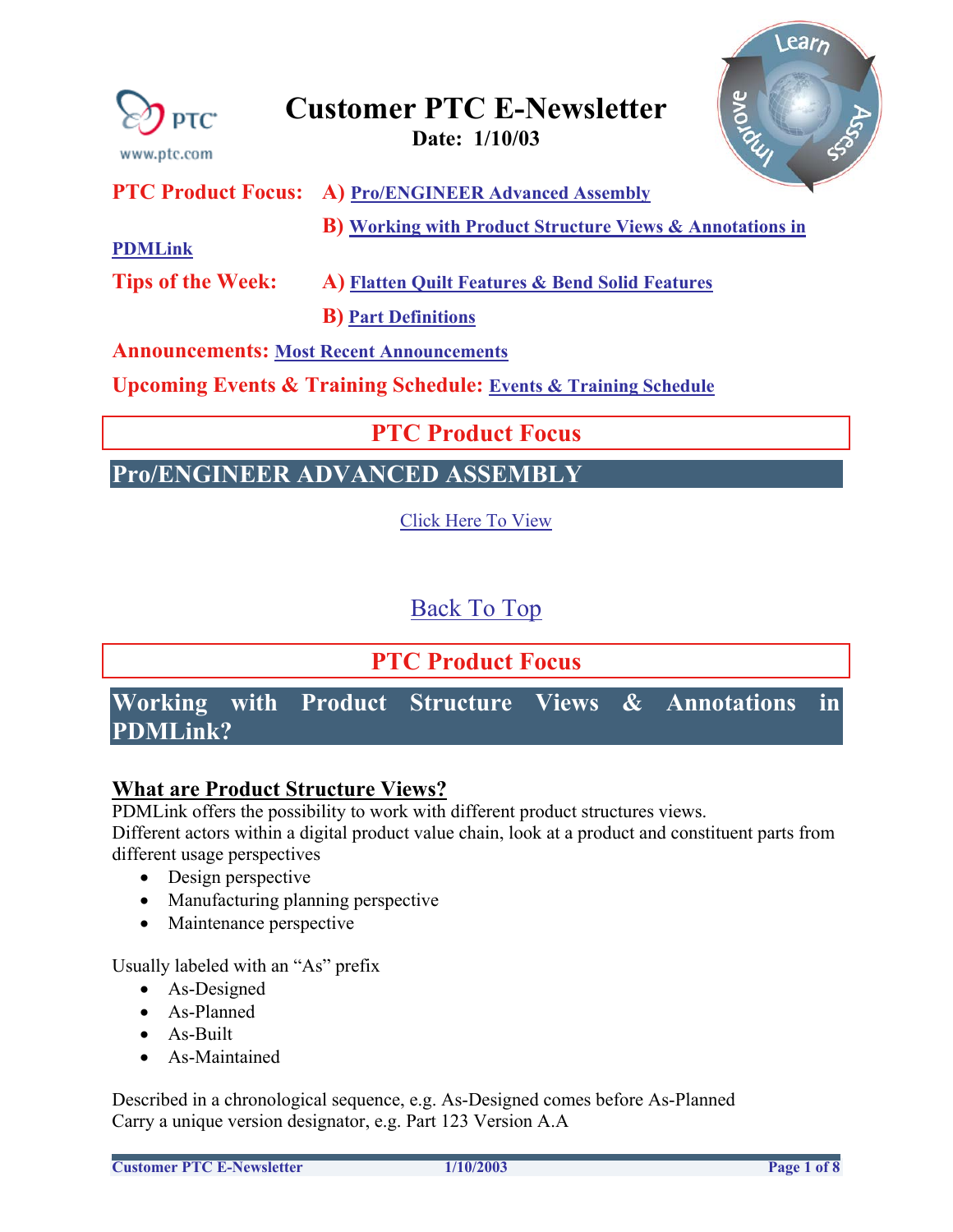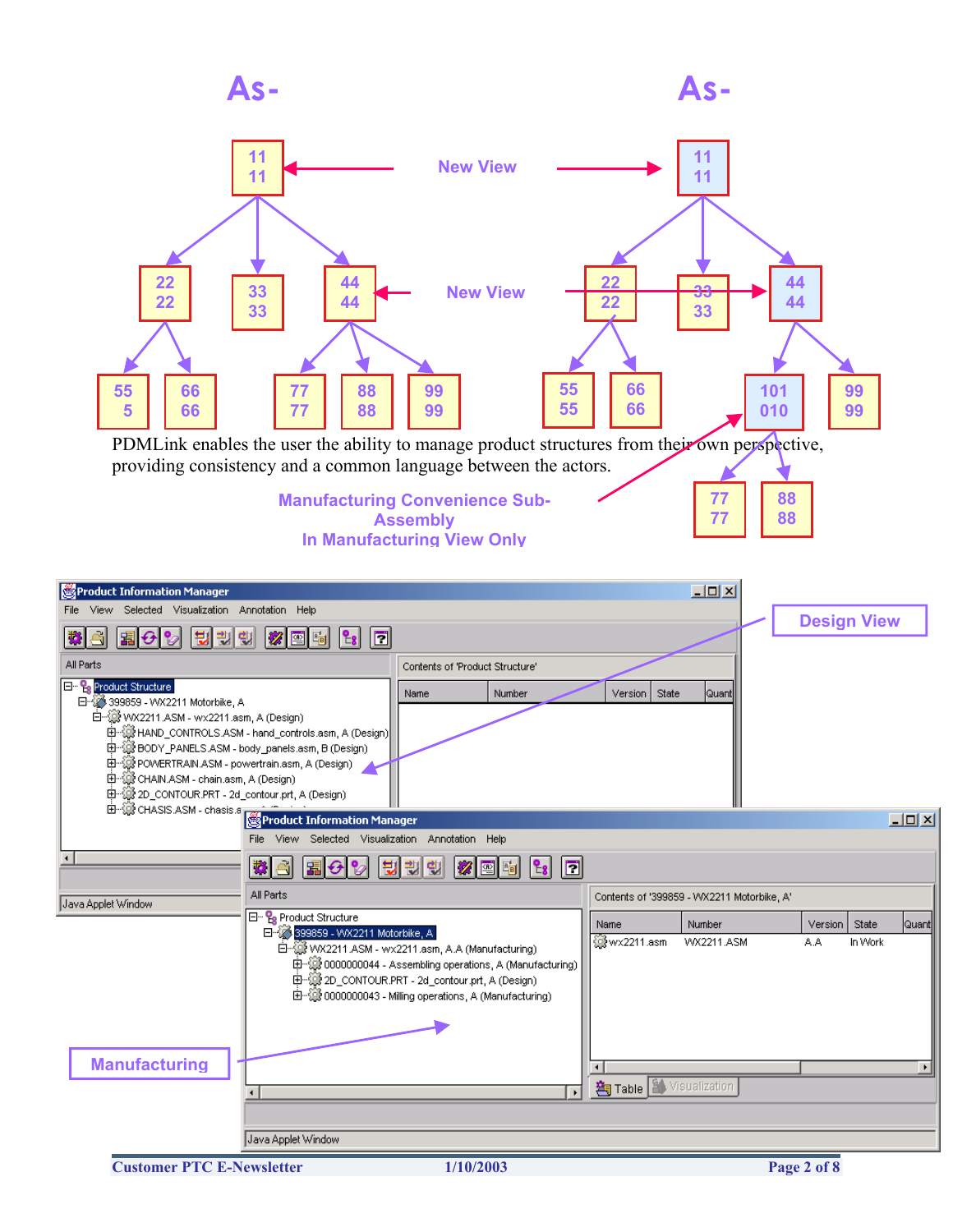### **Annotations**

Customers may require an electronic change proposal mechanism that does not necessarily change the product structures in the PDM system database.

These proposals are shared

- In an ad-hoc fashion,
- or as part of a formal change process.

When the change is agreed upon, the proposal can be used to make the actual change.

### **General Requirements**

Structure Markups will be created using Product Information Manager (PIM)

Structure Markup will support the annotation of

- "Uses" relationships
- **Ouantity**
- Version
- Old parts to create new parts

All markups will be related to the top assembly node in markup session.

It will be possible to create multiple structure markups for each top assembly node.

Adherence to configuration management business rules will be the responsibility of the user.

### **General Capabilities**

Structure annotations will be stored in the Windchill database so that users can search for, retrieve and modify them.

Parts that have been annotated up will not be locked.

Only one user at a time will be able to modify a structure annotation set.

It will be possible to "Apply" a structure annotation set, causing all annotated parts to be modified in the Windchill database.

### **Capabilities**

*Create / Open from the PIM Annotation Types*  Add Child New Child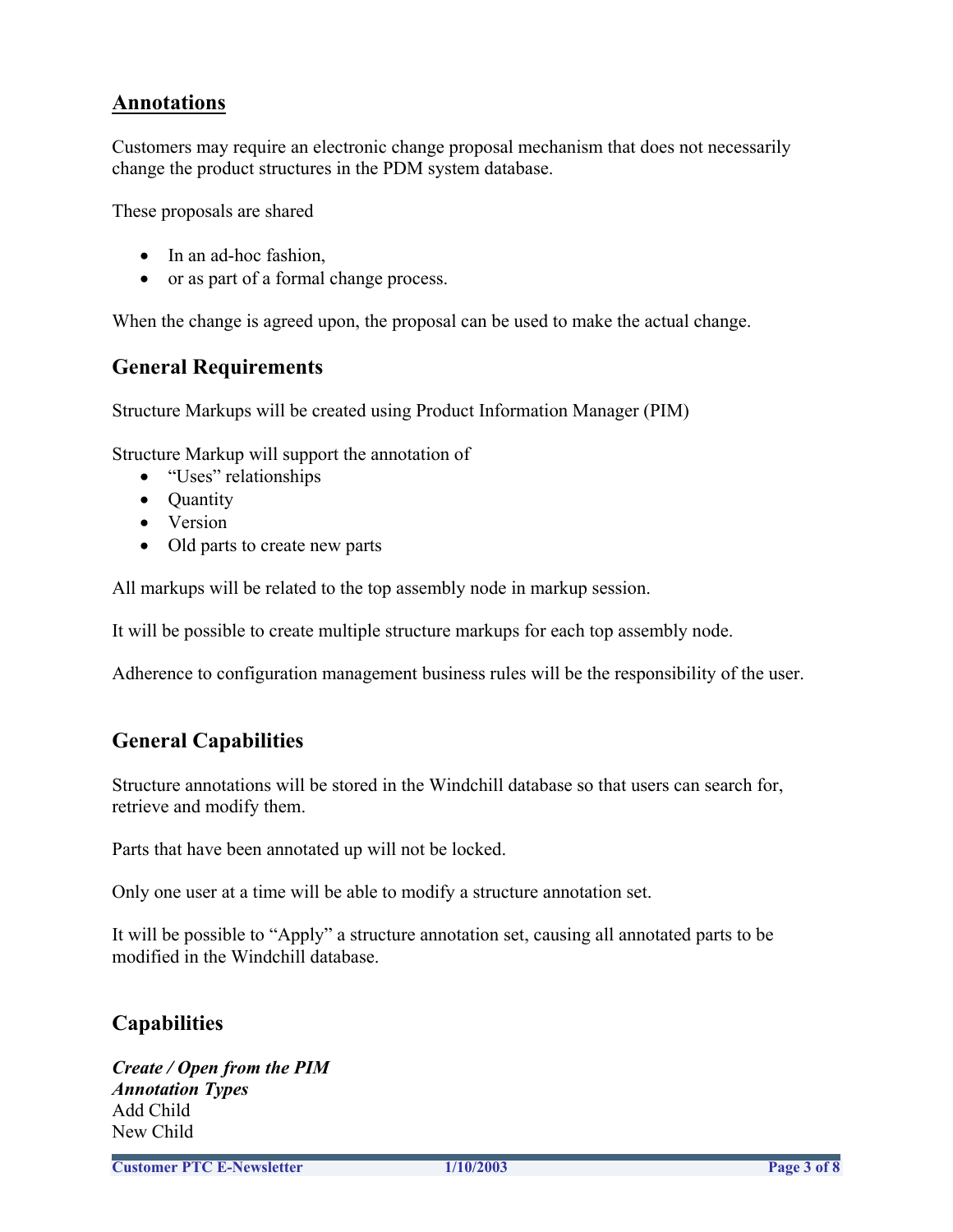- Remove
- **Revise**
- Save As
- Change Quantity

l*Cut / Copy / Past Parts* l*Revert Selected Annotation*  l*Save Annotation Set*  l*Apply Annotation Set*



[Back To Top](#page-0-0)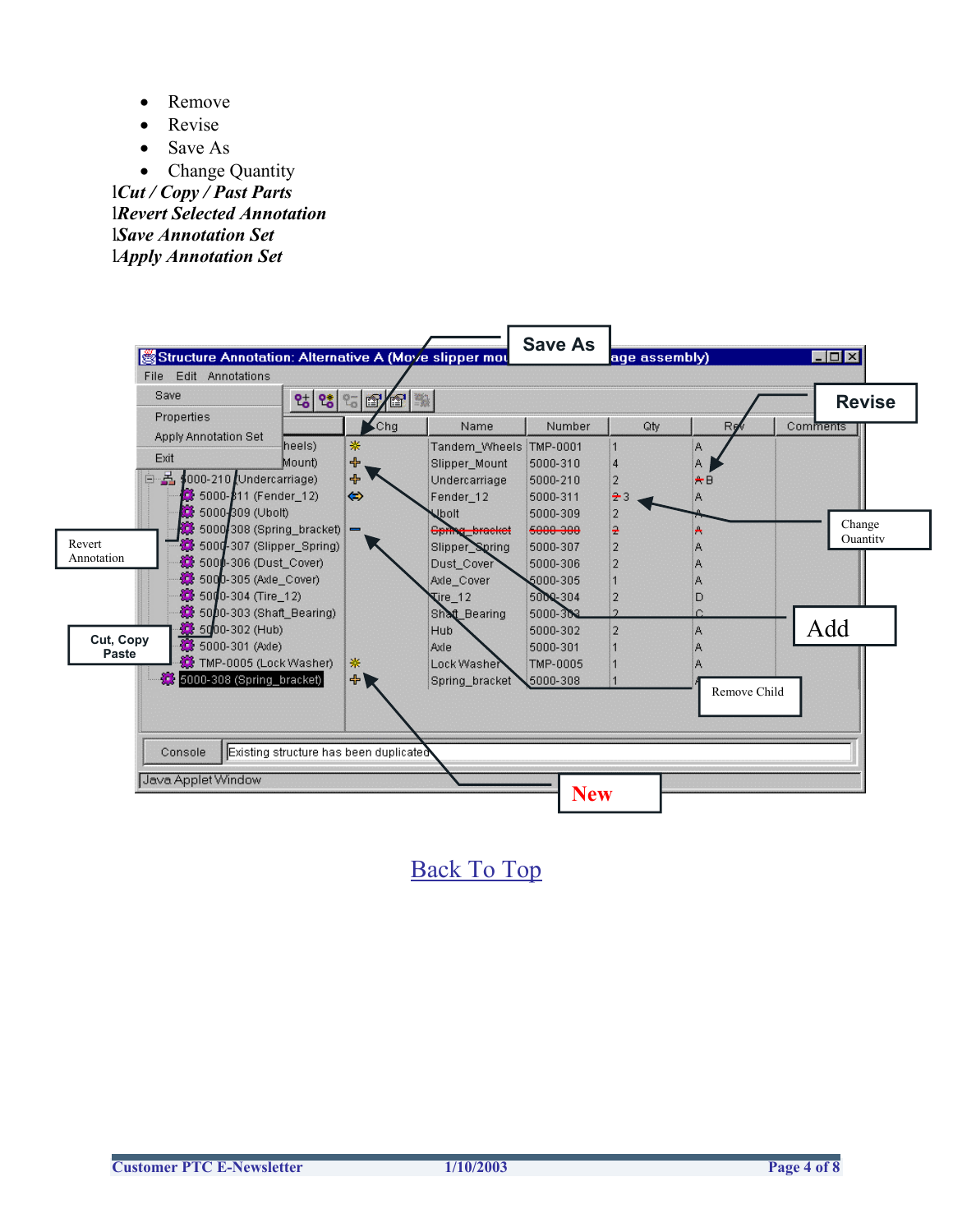### **Tips of the Week**

## **Flatten Quilt Features & Bend Solid Features**

[Click Here To View](http://www.ptc-mss.com/Tutorial/Tip_Tech/Customer PTC E-Newsletter 1-10-2003_A.pdf)

## [Back To Top](#page-0-0)

## **Tips of the Week**

### **Part Definitions**

### **What is a part in Windchill?**

- Place holder in a physical product structure model
- Can be either a component or an assembly
- Described by:
	- Attributes
	- Relationships to other parts
	- Attachments to Documents containing data

Part information is stored on two objects

- The Part Master
- The Part Version

#### **What is a Part Master?**

- Records information about Parts that does not change with the creation of new versions
- Represents "Form, Fit & Function" required by assembly
- Is hidden from the Windchill user
- Has attributes such as:
	- Name (Shaft)
	- Number  $(12345)$

#### **What is a Part Version?**

- Records information that is unique to a specific point in a Part's design life cycle
- Caries a version designator such as "A" or "1"
- References Windchill Documents which are unique to that version such as:
	- Specifications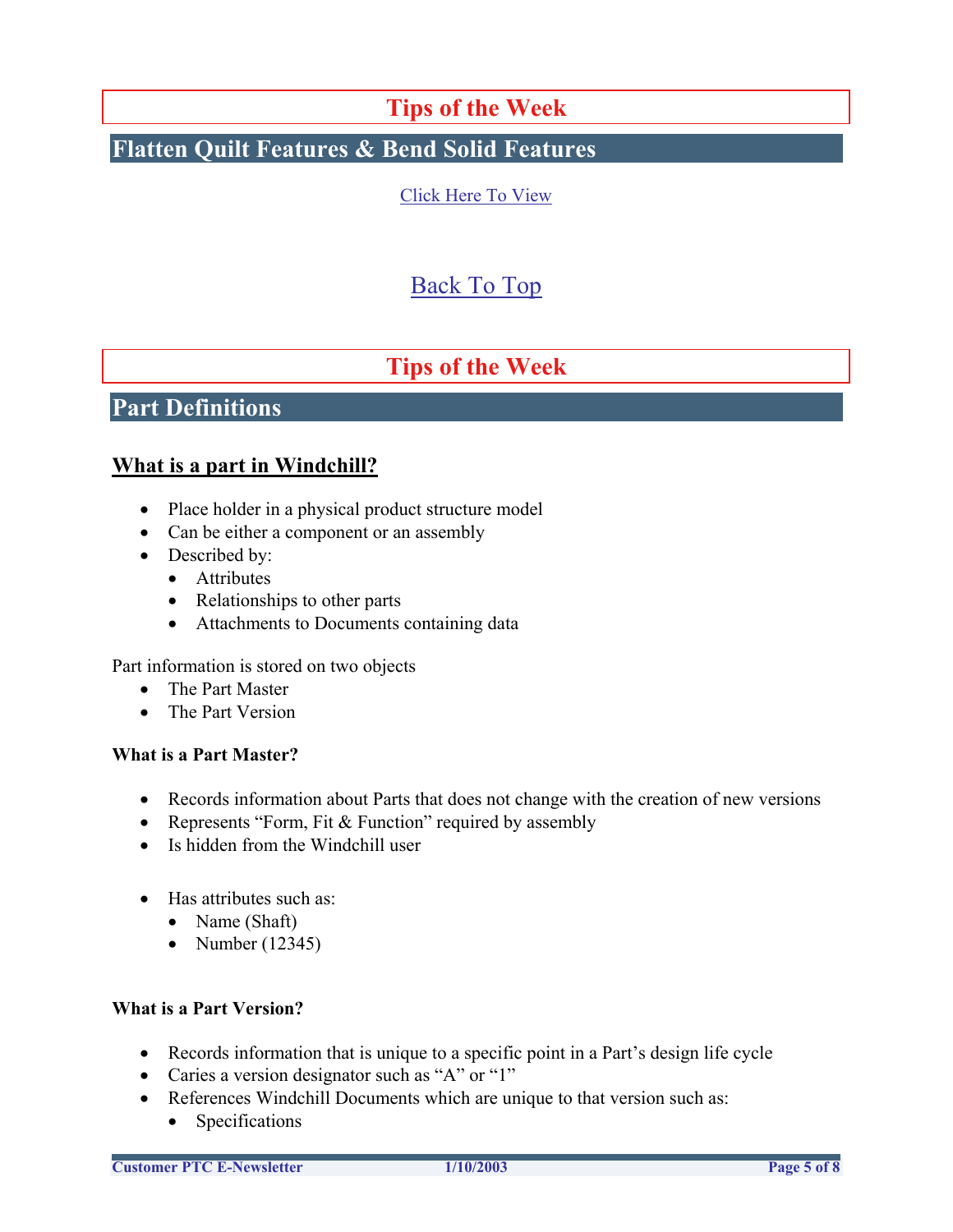• CAD models

All Revisions of a specific Part are "Form, Fit and Function" compatible and may be substituted one for another

#### **Serialized Part - Definition**

A Part Occurrence with a serial number

*Example: blades in jet engine plane (same part number and version, but blades need to be track separately with serial number)*

- Serial numbered part represents a part, typically provided by a supplier, that can be individually identified by its serial number.
- A serial numbered part is a kind of part (i.e. it is a sub-class of WTPart); however, serial numbered parts do not have part-to-part usages with child parts
- Serialized Part is a part that can be allocated and assigned a serial number.

## [Back To Top](#page-0-0)

### **Announcements**

#### Customer PTC E-Newsletter Survey

For the past 2 years I've been sending you our Customer PTC E-Newsletter such as this one.

In an attempt to deliver the highest quality and create the most value we would like to use this survey to further our "Learning" Relationship with you, our Customers. Even if you are a first time recipient of the newsletter, please feel free to share your comments on this one you're reading.

It will not take longer than a few minutes to fill out this quick survey as your input is invaluable and we greatly appreciate your input. Please click on the following link to begin:

### [To Enter Survey, Please Click](http://www.zoomerang.com/survey.zgi?54VBJVHDAQYET9LJJT1DWKC4)

Please note it may be impossible to "Customize" the newsletter to meet every individual request however we will attempt to integrate as many ideas as possible.

Thank-you very much for your time and feedback as we try to improve this value-added service.

PTC Sponsored Events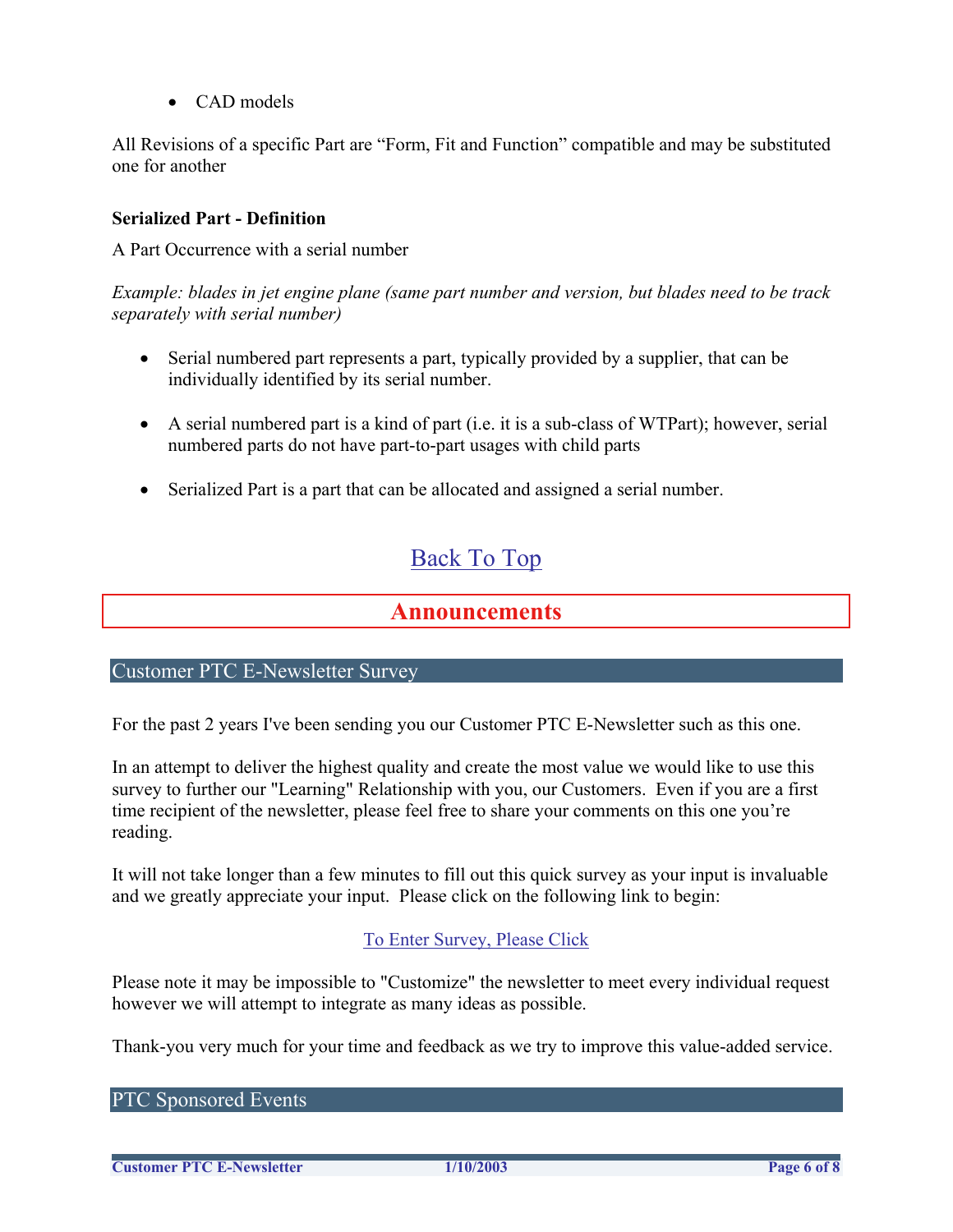Click below to see PTC sponsored events:

<http://www.ptc.com/company/news/events/index.htm>

Click on the poster to gain access to the Product First Virtual Event resource center!! See the software and pick up a screen-saver or two.



#### **E-PROFILES IS HERE!!**

We have been eagerly anticipating the debut of the new electronic version of Profiles Magazine and now it is here! This new web site will supplement the print edition of the magazine and will provide new useful features not feasible with paper media. e-Profiles will provide you with 24x7, worldwide access to key information previously available exclusively in the print version. "Tips & Tricks," a popular feature pioneered by Pro/USER, has also moved to the web and will be expanded as the site matures. Future plans include several foreign-language editions of Profiles for our many international readers. Currently, Profiles is printed in English and Japanese.

Please take a few minutes to check out this new web site. We don't think you will be disappointed.

<http://profilesmagazine.com/>

[Back To Top](#page-0-0)